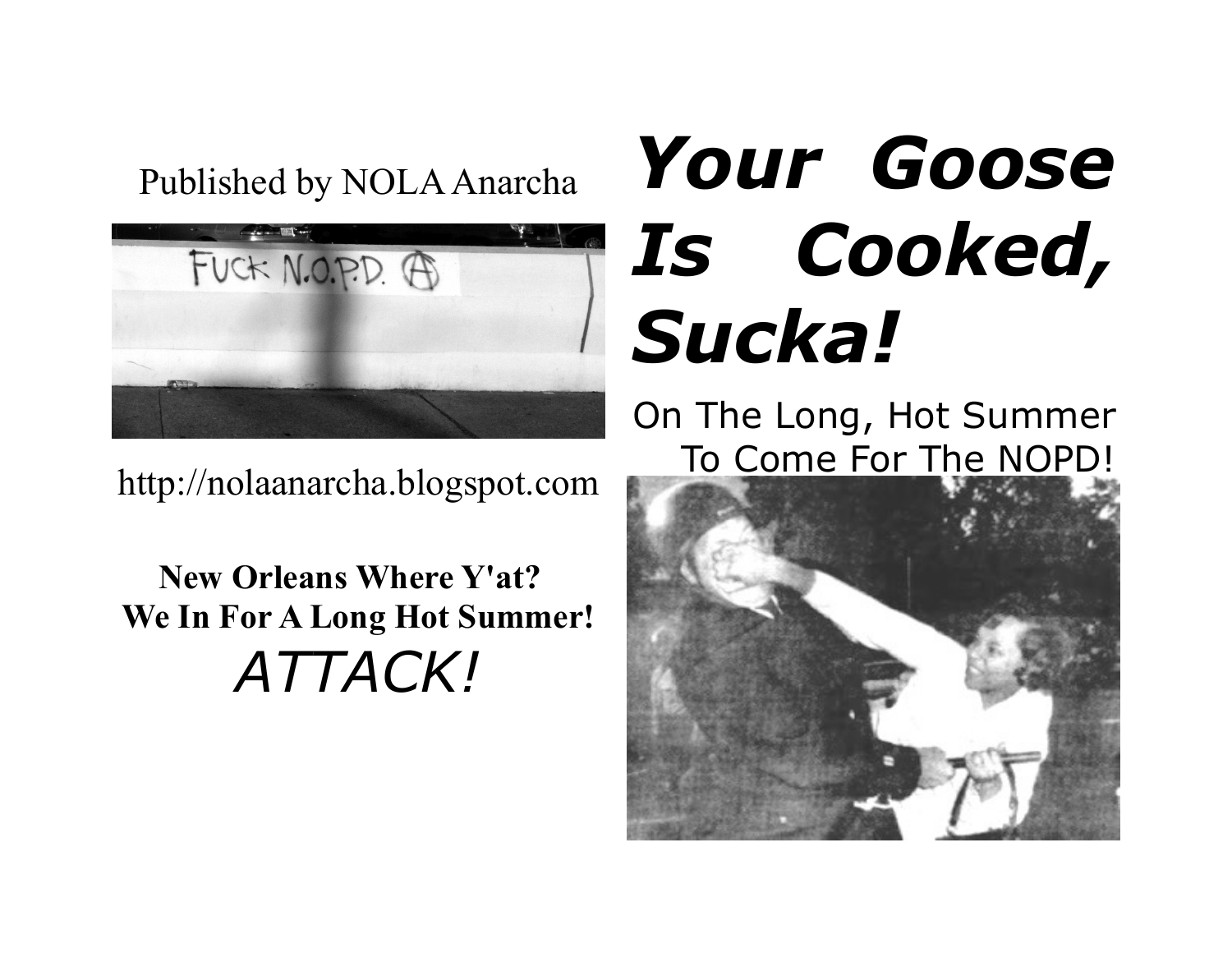The police in New Orleans are [rabid.](http://www.nola.com/opinions/index.ssf/2012/05/in_new_orleans_its_the_police.html) Cops and the city are "circling their wagons" after multiple high-profile police murders, the conclusion of the Danziger Bridge and Henry Glover cases highlighting the code of silence and willingness of many cops to plant evidence and cover up crimes, and the recent scathing investigative series [Louisiana Inc.arcerated](http://www.nola.com/prisons/) detailing "how we became the world's prison capitol." Judging by the reactions of NOPD Chief Ronal Serpas, Sheriff Marlin Gusman and other elected officials, it would seem that the official response will be denial, procrastination, and attempting to evade any consequences and point the finger away from themselves.

At a modest home full of 5 small children in a quiet Gentilly neighborhood, an innocent 20 year old college-bound high school graduate emerges from his bedroom and is shot through the chest and bleeds to death, gasping for air, shirtless on the floor of his mother's home over a search warrant for weed that yielded only his brother's tiny personal stash; the Police Department and now the [District Attorney](http://www.nola.com/crime/index.ssf/2012/04/results_of_nopd_investigation.html) do everything they can to suppress the release of the details of the case in the name of a "pending investigation." His killer, Officer Joshua Colclough, continues to work for the NOPD despite admitting to murdering an innocent, unarmed, shirtless young man and the DA has so far refused to filed any charges. [Wendell Allen'](http://nolaanarcha.blogspot.com/2012/03/wendell-allen-murdered-by-nopd-classic.html)s family members have been tirelessly protesting, often alone, on street corners demanding justice and Colclough's arrest. More rallies are planned.

Recently, the gory details from the multiple NOPD bloodbaths in the wake of Hurricane Katrina surfaced during the Danziger trial and other investigations. Henry Glover's body was burned, children were shot with automatic weapons and people were stomped to death while bleeding from gunshot wounds on the Danziger Bridge, [Danny Brumfield](http://www.theroot.com/views/battle-new-orleans-continues?page=0,1&wpisrc=root_lightbox) Sr. was shot in the back, people were beaten, disappeared, their civil rights were violated, and they were intimidated and threatened by police. None of the Danziger Bridge officers were [convicted of murder](http://nolaanarcha.blogspot.com/2011/08/killer-danziger-cops-not-guilty-of.html) despite the obvious evidence of such, and they received the lightest [sentences](http://www.nola.com/opinions/index.ssf/2012/04/new_orleans_police_convicted_i.html) allowed by law from the judge. Now, some of the officers are demanding their convictions [be overturned,](http://www.nola.com/crime/index.ssf/2012/05/officers_convicted_in_danziger.html) while one is [up for a re](http://www.nola.com/crime/index.ssf/2012/05/danziger_bridge_cover-up_suspe.html)[trial](http://www.nola.com/crime/index.ssf/2012/05/danziger_bridge_cover-up_suspe.html) in August. And a 2008 racist beating of RTA employees by off-duty cops at The Beachcorner Bar is just now [getting federal scrutiny,](http://www.nola.com/opinions/index.ssf/2012/05/brawl_involving_new_orleans_po.html) 4 years later, after local officials completely ignored the incident, signaling that police have complete impunity to terrorize whomever they want, which has added to local anger against them.

Only a week before Wendell Allen's murder, [Justin Sipp](http://nolaanarcha.blogspot.com/2012/03/mid-city-police-shootings-inevitable.html) is stopped at 5am

funds to have free spray cans available all week for people to get from some accessible location. Maybe have some stencil designs available as well.

--**Take Space:** "Occupy Wall Street" wasn't called "General Assembly In A Park" for a reason: the innovation that made Occupy such a wildfire force for change was their willingness to take and attempt to hold a space and make it public and politicized 24/7. You can Occupy for any reason: in Oakland they named their occupied park Oscar Grant Plaza, clearly connecting the occupation to the struggle against police murder. It has been one of the most successful encampments in the country. In Atlanta anti-capitalists [took over a](http://atlanta.indymedia.org/local/may-day-guerrilla-dance-party%20)  [building](http://atlanta.indymedia.org/local/may-day-guerrilla-dance-party%20) and used it for a dance party, politicizing partying and making it about the lack of spaces not controlled by capitalism and some rich fuck trying to make money off you. In Oakland they recently [took over an intersec](http://www.bayofrage.com/from-the-bay/free-cece-mcdonald-vengeance-for-brandy-martell-fuck-the-police/)[tion](http://www.bayofrage.com/from-the-bay/free-cece-mcdonald-vengeance-for-brandy-martell-fuck-the-police/) during a yuppie art walk to commemorate Brandy Martell and demand freedom for CeCe McDonald to great effect. Such occupied space can be held symbolically, with the intention of getting arrested there to make a point, or it can be with the intention of trying to keep it forever. Which makes more sense depends on the location and your objectives. Think: lunch counter sit-ins, Occupy NOLA, Oakland commune, Paris commune, squatted social centers, autonomous territories, stateless societies.

#### **From the comments section of the online version of this article at the NOLA Anarcha website:**

"Justice for Adolph Grimes III, murdered New Year's 2009 by NOPD " "My neighbor was beaten by the police while bicycling home one night on a lonely quiet neighborhood street. justice for all victims of police brutality. these pigs will pay. "

"I was arrested on bullshit charges for trying to film the police when they were arresting someone and throwing him against a car. The charges were dropped, but the brutality I witnessed, the abuse of power to arrest me unlawfully, and the fact that the cop took my camera and deleted the footage before giving it back fuel my rage. It's time to stop procrastinating and fucking fight back!"

"Speaking of minor harassments that make people hate the pigs: don't forget about the new teen curfew. As well as the NOPD practice of leaving bicycles lying on the ground as a trap for the first poor kid who comes along and tries to pick it up and ride it home. Fucking scumbag cops!"

"Don't forget other forms of resistance: wheatpasting, fliering, stencils, simple pickets, and sit-ins civil rights style! Especially a picket or sit-in, say, in at Commanders Palace demanding that white elites stand up against unaccountable police murders of innocent people. That is at LEAST what these progressive white anti-racist groups should be doing. The fact that they aren't I think exposes the hollowness of their politics."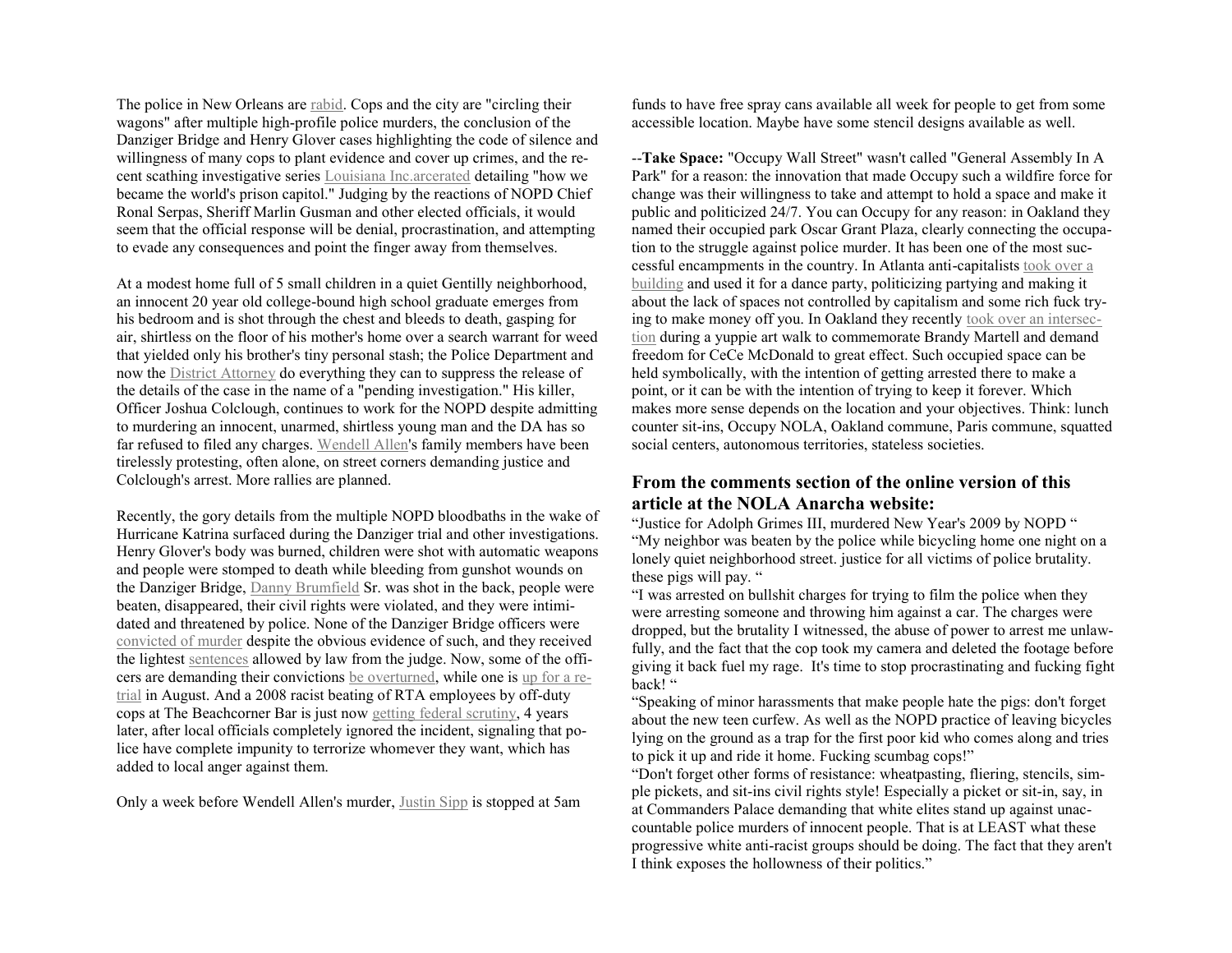group. There are anarchist posters and graffiti all over Bruxelles, thanks in part to these ballades. If the atmosphere seems right, sometimes these ballades turn into "wild demos" and things get smashed, openly and defiantly.

--In the small, economically depressed California city of Modesto some anarchists have been known to engage in the **"prole stroll"** which is more or less the American version of the Belgian "ballade." The tactic has spread around the world, and was recently seen [in Montreal.](http://vancouver.mediacoop.ca/blog/insurgent-g/10254)

--A Chilean style *["salida"](http://sysiphus-angrynewsfromaroundtheworld.blogspot.com/2012/03/santiago-chile-attack-on-prison-van-in.html)* could work pretty well in the right, dimly-lit, narrow street location in New Orleans, of which we have plenty. From the link:

"The pictures correspond to the clashes of Friday, January 6, outside the Usach university, where there was plenty of fire, including the burning of the offices of the Servicio de Impuestos Internos (Tax Office). The photos represent a "salida", that is to say a sortie where, as in Greece, the rioters use the university (or high schools since the movement of 2011 in Chile) to take the street, block, and attack the State vehicles that pass within Molotov range. The sortie last January corresponded to the fourth anniversary of the assassination of comrade Matías Catrileo by the cops. In the images, one sees the gathering and the attacks, respectively, against a van transporting money and one of the Prison Administration. The prison van burnt by molotovs belongs to the special services of the PA, that is to say the USEP (Unidad de Servicios Especiales Prisons). As recalled by the companions of Chile in the text accompanying the pictures, "a thought for the prisoners murdered following their attempted escape during the earthquake of 27 February 2010, the 81 prisoners who died in the San Miguel prison in December 8, 2011, the two injured and murdered for having attempted to escape from the prison of Talagante January 29, 2012, the 361 prisoners who died in the Comayagua jail in Honduras February 14, and that is only a few of the massacres produced by the prison society. A thought also for the comrades who are in the jails of the enemy, they are not alone."

--Think we are free with all this police murder going on? No? Then why not organize a **"freedom graffiti week"** in New Orleans [like this martyred youth](http://www.npr.org/2012/05/02/151852095/a-syrian-graffiti-artist-defiant-until-death)  [in Syria did?](http://www.npr.org/2012/05/02/151852095/a-syrian-graffiti-artist-defiant-until-death) This idea [comes from](http://www.stencilarchive.org/node/1324) the uprising going on in Syria right now. The idea is pretty self-explanatory: make some fliers, challenge people to do as much anti-police graffiti as possible in a week, and maybe raise some

along with his brother Earl by 3 white officers for a "broken license plate light" in the midst of the current climate of complete distrust of NOPD, while both were on their way to work at Burger King. Somehow a gunfight ensues, 2 officers are wounded and Justin is dead at the scene, while his brother Earl was also shot by the police *while in handcuffs*, is later released from the hospital without *any* charges against him. Officer Jason Giroir, who pulled the Sipp brothers over that morning, [resigned](http://www.huffingtonpost.com/2012/03/27/jason-giroir-new-orleans-_n_1383980.html) only a month later after making racist, violent comments in regards to the [Trayvon Martin](http://nolaanarcha.blogspot.com/2012/04/trayvon-martin-wendell-allen-justin.html) murder case. Earl is keeping quiet about the incident on the advice of his lawyer pending civil litigation.

It was only slightly more than a year ago that local anarchists, as well as many artists, young musicians, and other paraders were beaten, tasered, had their bones broken, were bloodied, pepper-sprayed and terrorized by an [NOPD riot against the Krewe of Eris](http://nolaanarcha.blogspot.com/2011/06/krewe-of-eris-12-formally-charged-with.html) annual Mardi Gras parade that was partially caught on video. An innocent man [spent 45 days in OPP](http://nolaanarcha.blogspot.com/2011/09/william-watkins-first-person-sentenced.html) because of this police riot. Many of the other Eris defendants had to endure ridiculous court proceedings and blatantly lying NOPD officers until the circus finally wore them down enough to throw in the towel or be lucky enough to have their charges dropped, while one person still awaits a trial in open court on his trumped-up felony charges.

Anger against NOPD also continues to grow due to the fact that they don't seem to care that their plan for tackling the nation's highest murder rate, which overwhelmingly effects the poor, *isn't working* (at anything other than fattening their paychecks, and adding to NOPD's local power), as people plead desperately for [ways out](http://nolaanarcha.blogspot.com/2011/09/william-watkins-first-person-sentenced.html) of the cycle of violence that NOPD will never even consider. Considering other options would likely mean reducing their funding in favor of groups like [CeaseFire](http://www.nola.com/crime/index.ssf/2012/04/ceasefire_program_to_reduce_st.html) that actually work, so they continue to let the poor die to maintain their payroll. Adding to that frustrating, exasperating issue are many other less dire, but equally stupid annoyances that make people hate the cops, such as the classist, and often racially biased, [harassment of local bicyclists](http://nolaanarcha.blogspot.com/2011/06/nopd-targets-cyclists-will-they-fight.html) for merely trying to ride from point A to point B, as well as tons of arrests for minor drug possession and unpaid traffic ticket warrants, which overwhelmingly target poor and black people, and get them stuck in the ringer of the court system that squeezes every drop of money from their pockets or throws them in jail, exasperating the poverty of the city's poorest citizens.

The DOJ has at least seven more open investigations into New Orleans police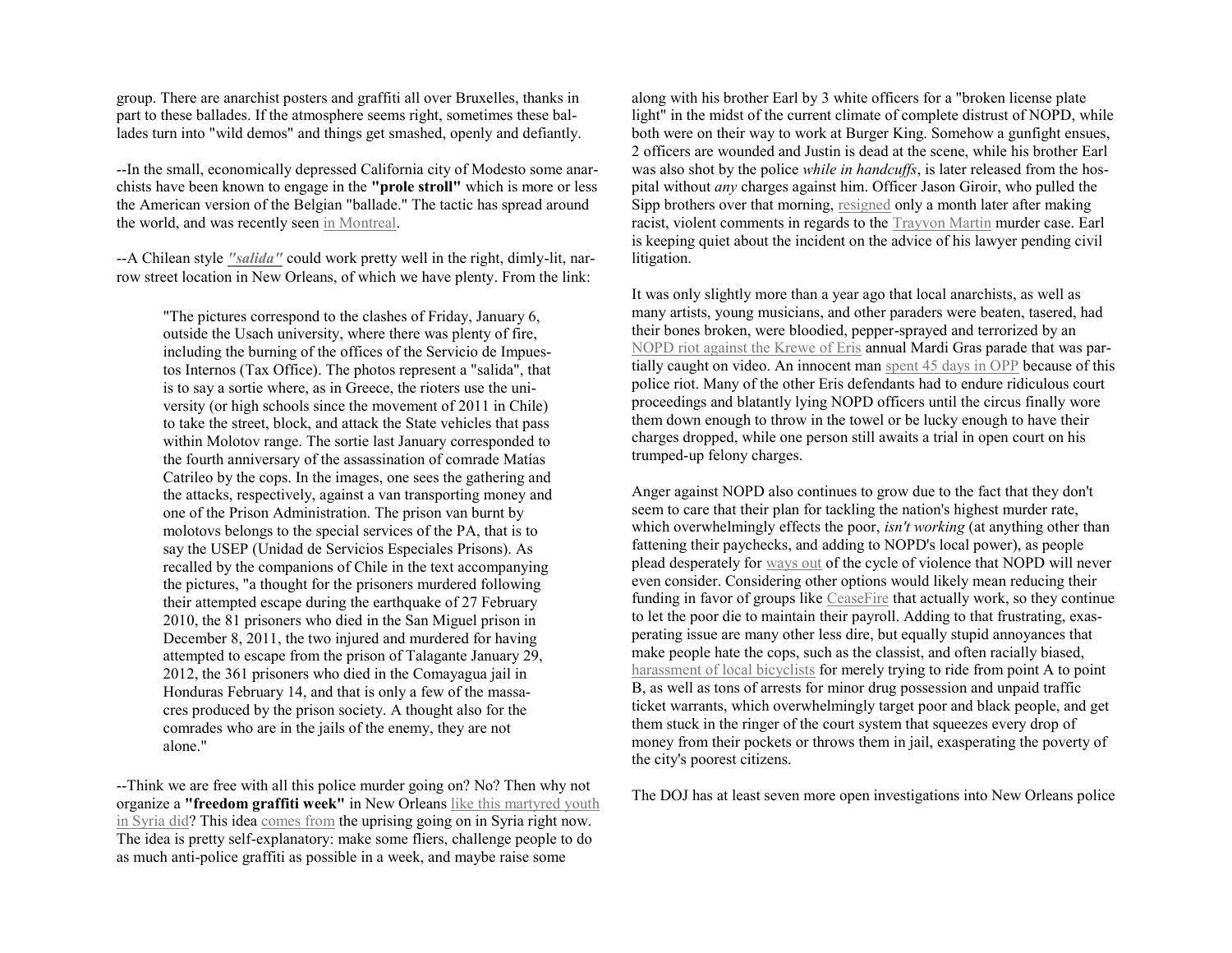killings and has indicated its plans for more formal oversight of the New Orleans Police Department, as well as the city jail. The almost weekly arrests of sheriffs, cops, or other LEOs for crimes ranging from bribery to domestic violence, drug dealing to rape, continue to erode public confidence and trust in the cops. The regular business of NOPD, who logged 33,100 arrests in a city of 300,000 while enforcing their class war against the poor, and especially against the black poor in New Orleans, also continues to create anger, resentment, distrust, and utter hatred and contempt for the police.

Recent [escapes](http://www.nola.com/opinions/index.ssf/2012/05/its_only_temporary.html) [from](http://www.nola.com/crime/index.ssf/2012/05/search_continues_for_third_inm.html) [OPP](http://www.nola.com/crime/index.ssf/2012/05/christian_brothers_school_on_l.html) by inmates over the last weeks are even serving to erode the faith in the cops and prisons by those who usually benefit from the way this city and this system is run. Even columnists from the corporate run media [acknowledge](http://www.nola.com/opinions/index.ssf/2012/05/in_new_orleans_its_the_police.html) that people cheer when cops from the police force responsible for so much terrorism and chaos are jailed.

Within the last year, local sentiment has turned more sharply against the police than the usual level of simmering discontent and mistrust that has always existed here. In [November](http://nolaanarcha.blogspot.com/2011/11/noise-demo-at-opp.html) and [December](http://nolaanarcha.blogspot.com/2012/01/nye-noise-demo-at-opp-in-solidarity.html) noise demonstrations were organized at OPP by anti-prison activists. A [protest](http://nolaanarcha.blogspot.com/2012/02/oakland-solidarityapb-march.html) organized by local anarchists in solidarity with Occupy Oakland's revolutionaries and against police brutality in February left [participants](http://nolaanarcha.blogspot.com/2012/02/fuck-police-new-orleans-protest.html) "feeling pumped up, empowered and enthusiastic." Radical propaganda has been seen around Downtown, Mid-City, Gentilly, Uptown, and other neighborhoods of the city, some if it already deteriorating from people attempting to tear it down, some of it left alone by a largely sympathetic public to call for justice for police murder victims and criticize the police. Lots of anti-police graffiti has also appeared around town, as well as slogans remembering Justin Sipp and Wendell Allen. A [video](http://www.youtube.com/watch?v=jbuz5iYZf0Y) about Wendell Allen's murder was made by his family and has been posted to YouTube. A powerful [video](http://www.youtube.com/watch?v=Jga0IQXT2XQ&feature=youtu.be) about Wendell Allen, Ramarley Graham, and Rekia Boyd was recently created for spreading awareness on You-Tube. Local racist monuments were [vandalized](http://www.anarchistnews.org/content/3-monuments-vandalized-justin-sipp-wendell-allen-and-trayvon-martin) by people angry with police murders. The monthly ["Slingshots, Anyone?" column](http://www.antigravitymagazine.com/antigravity_vol9_issue6.pdf) in AntiGravity Magazine focuses on the ongoing struggle (on pg. 5).

Even the local corporate media seems to be dog-piling atop the stories, finally waking up to the rage about to boil over here. A few journalists seem to be asking honest questions at the vigils and rallies, following up on older stories and tying tales of brutality together, painting a portrait of a poisonous tree instead of a few bad apples.

along the route during the march, or fliers to pass out to people the march goes by. Recent anti-police brutality marches have been met with enthusiastic responses from many people on the street. Seize the opportunity to engage with them.

--Organize a **Break Away March** that leaves from the end of an anti-police brutality march like they did in [Atlanta.](http://anarchistnews.org/content/atlanta-reacts-trayvon-martins-murder) Make a flier for it, hand it out to other radicals and spread the word, and make sure people know what level of militancy you are expecting people to be ready for at it. Of course you won't be able to control everyone's actions, but you can at least give those who may be confused, surprised, or frightened by the increased militancy it will take to pressure authorities into make substantial changes in policy some warning, and hopefully they'll still show up, but just be more prepared for it.

--**Hang a banner** calling for justice for victims of police murder, the arrest of Officer Colclough, the arrests of Officers Asevedo, Giroir, and Mayfield, or any other anti-police, anti-system slogan you choose. Take a photo and send it to us. Easy to do, and inspires others to keep fighting. *Advanced:* do it like [Seattle](http://pugetsoundanarchists.org/node/795) did.

--Athens, Greece style **"counter-informational" demos**: If you think the mainstream press isn't doing a good job covering the anti-police rage in this city, get out there and let people know! In [Athens](http://actforfreedomnow.wordpress.com/2011/05/26/briefing-from-the-solidarity-and-counter-information-gathering-that-took-place-today-24th-on-the-pavement-outside-the-athens-law-school-building-for-the-methodical-attempt-of-re-imprisoning-the-3-an/) 4 or 5 people "counterinformational" demos occur regularly. All you need is a few hours of time, a stack of fliers about the injustices going on for one person to pass to everyone walking by, a big banner that two people can hold up, and one person with a megaphone discussing the details of the issues and inviting anyone walking by who has their own complaints about the police to come speak out about it. These work wonders at engaging the local citizens and breaking through the mainstream media disinformation to get people to understand what is going on. When you go out, invite other radicals, too, and who knows, it could turn into a march, street blockade, or other action that goes beyond the bounds of education into disruption of business as usual like [this](http://pugetsoundanarchists.org/node/476)  [action](http://pugetsoundanarchists.org/node/476) did.

--In Belgium people do these events called **"ballades"** where a big group of anarchists (20-40 or more) get together to walk around town on the sidewalks [wheatpasting](http://nolaanarcha.blogspot.com/2011/05/how-to-wheatpaste.html) up posters and spray-painting slogans. Some people have fliers to hand out to passers-by that explain the action and slogans--they also serve as look-outs by being at the corners of the block on either side of the main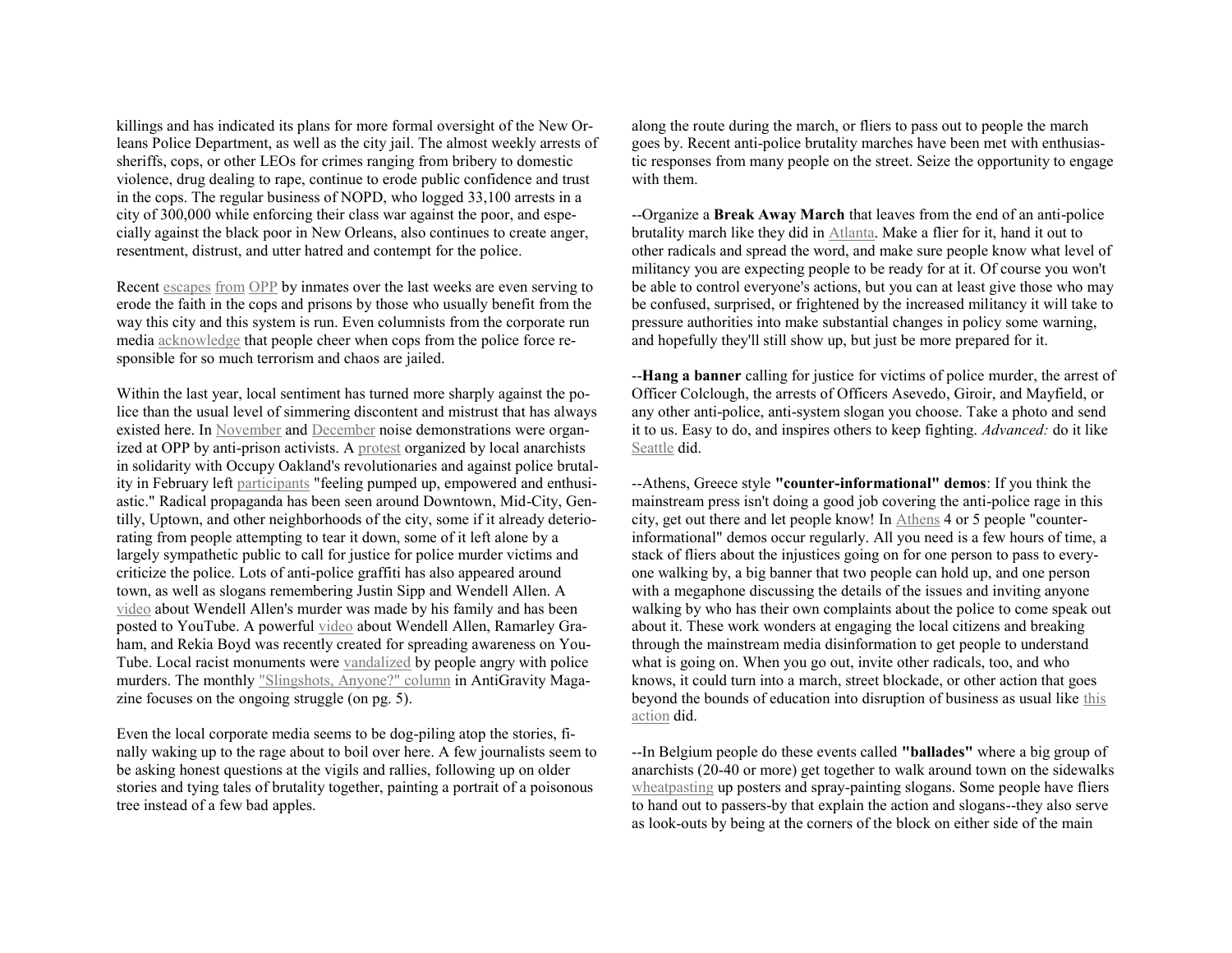minimize the possibility of damage to the police and State tell folks that "there is a time and a place" for that kind of rage, that yearning for some real action. Well, New Orleans has 2 police murders the DA refuses to press charges on, there are several investigations into brutality by DOJ and a [scath](http://louisianajusticeinstitute.blogspot.com/2011/03/us-department-of-justice-report-finds.html)[ing report](http://louisianajusticeinstitute.blogspot.com/2011/03/us-department-of-justice-report-finds.html) about the cops here, a murder epidemic that the cops refuse to do anything constructive about, and secretive internal investigations that no one is allowed to see. The cops don't show any signs of letting up, despite the system attempting to clean itself. The public is powerless, the police protect themselves and each other, and more people are beginning to realize this. **The fight isn't in the courts, where consequences can be neutered and the public's anger defused, it's in the streets.**

This isn't about what color you are, where you come from, your sexuality or politics. This is about being a human being. They abuse us all and they aren't going to read the picket signs and start changing their minds.

#### *New Orleans, isn't now starting to look like "that time"? Isn't this city starting to look like "that place"? Where you at?*

#### **How to get down with the struggle no matter who you are (and you will inspire others to fight back as well!):**

**---------**

--**Come to the marches**. That's easy. Make a sign you feel proud to hold that expresses what you want to say. *Advanced:* bring drums, instruments, and other noisemakers to liven up the march. Bring wheatpaste to put up posters

People ask "wasn't the Danziger case supposed to fix this?" yet the victims of police murder continue to go without justice day after day and more people continue to get shot by NOPD. Most recently the anti-capitalist [May Day](http://nolaanarcha.blogspot.com/2012/05/over-100-attend-new-orleans-may-day.html)  [march](http://nolaanarcha.blogspot.com/2012/05/over-100-attend-new-orleans-may-day.html) saw people vent their rage at the owners of this system by attacking banks and corporate property while chanting anti-police slogans, and there was a [Mother's Day March](http://nolaanarcha.blogspot.com/2012/05/mothers-march-against-injustice-justice.html) where the list of demands was so long an all-out revolution sounds easier than getting the powers that be to make all those changes. Find out info on NOLA Anarcha about upcoming events.

The police did not learn from the Hurricane Katrina cases. No lawsuit payouts, jailing of a few officers, or amount of bad publicity is going to stop this rampage against the public. This an abusive relationship the citizens of New Orleans have with the New Orleans Police, and the only thing that stops the abusive behavior pattern is palpable and firm consequence. Firing the murderers of Justin Sipp or Wendell Allen isn't enough, more academy rejects from the NOPD will step in to take their place. Imagine if a citizen was suspected of being responsible for the death of a police officer, would they be eligible to return to work the next day? Or would they be held without bail indefinitely until the conclusion of the trial? This double-standard, this act of the State protecting the frothing, bloodthirsty dogs it sics on the public without a second thought, contributes to the growing trend of turning the public into just another complex form of livestock. Keep the line moving or get the prod.

In Oakland, CA, the public [went wild](http://www.indybay.org/uploads/2009/06/15/unfinished_acts_edit3reduced.pdf) when the police murdered Oscar Grant, causing the city, in an appeal for calm, to arrest the offending officer. In Greece, the popular insurrection sparked by the murder of a 15 year old in a radical neighborhood continues to help destabilize a country in the throes of the ugly side of capitalism -- austerity, scarcity, and poverty. Plenty of other examples can be found all over the world where the people fight back, take a stand against the State and its violence, and refuse to take this shit by setting a real precedent for resistance. These smatterings of rage provide a fiery consequence to police violence, helping blaze a path to where the policemen draw their weapons nervously out of fear of what sort of hellish storm could be brought down should they go too far or even do their "job" in a less-thaninvisible fashion. A world where there is no machismo-caused "collateral damage" like 7 year old [Aiyana Jones](http://www.cnn.com/2010/CRIME/05/16/michigan.police.child/index.html) in Detroit, slain by pigs in a raid on the wrong house.

But [those](http://www.nola.com/crime/index.ssf/2012/05/mediation_program_for_new_orle.html) that seek to manage this anger, channel it politically or attempt to